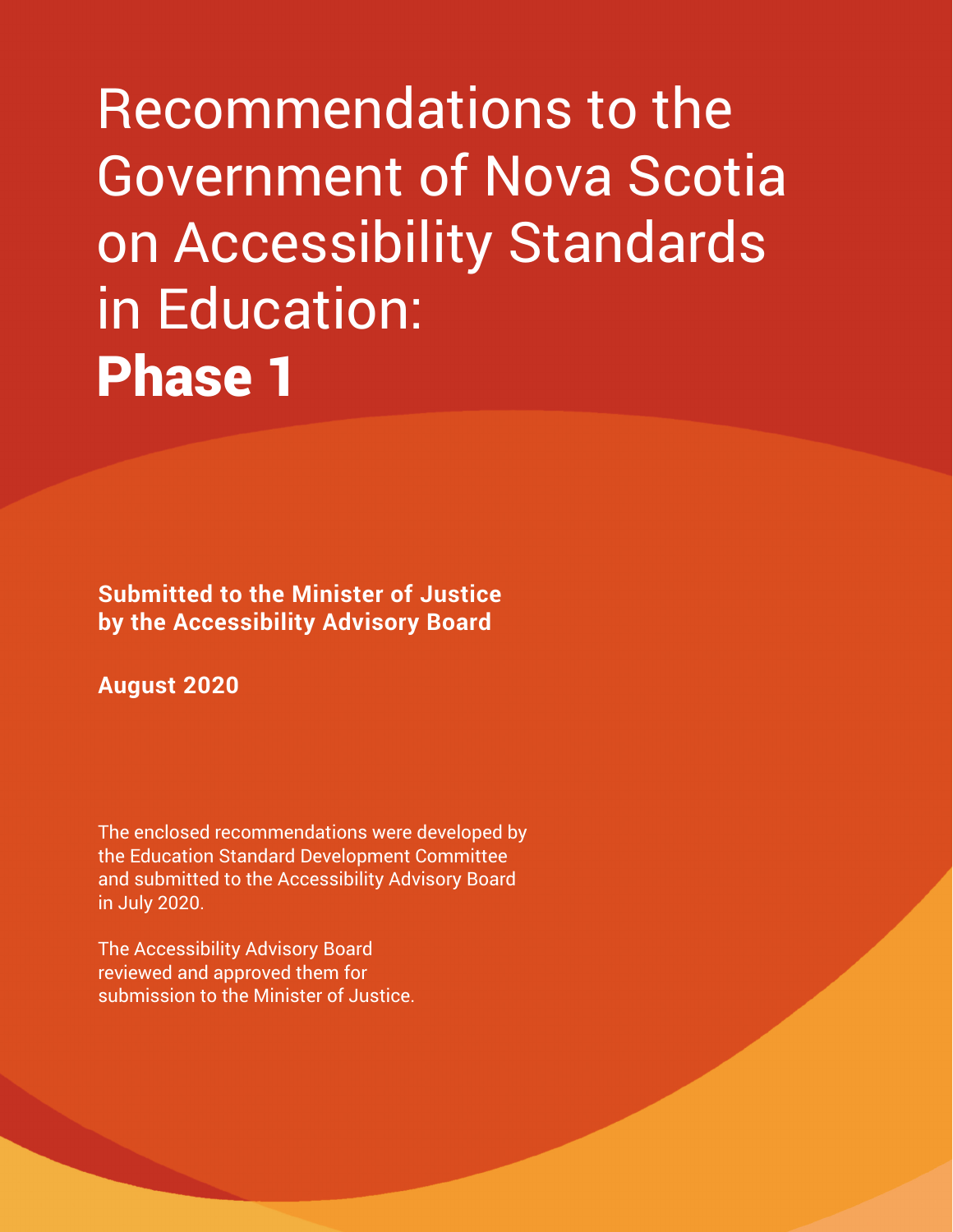© Crown copyright, Province of Nova Scotia, 2020

Recommendations to the Government of Nova Scotia on Accessibility Standards in Education: Phase 1

ISBN: 978-1-77448-088-5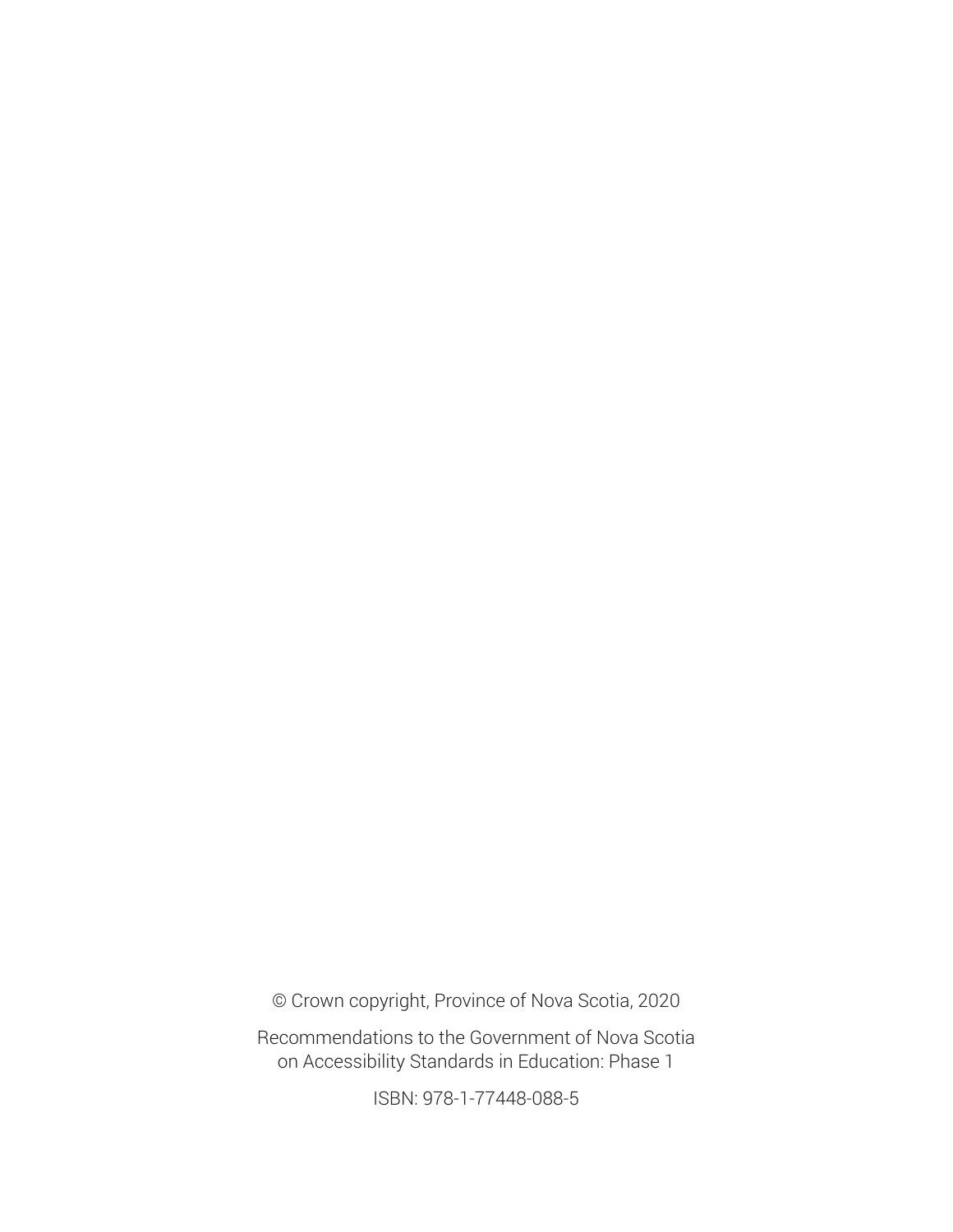# Introduction

## **Education as a Human Right**

Equitable access to education is a human right, enshrined provincially, nationally, and internationally in the:

- United Nations Convention on the Rights of Persons with Disabilities
- Universal Declaration of Human Rights
- Canadian Charter of Rights and Freedoms
- Nova Scotian's Human Rights Act
- Nova Scotia's Accessibility Act

Realizing education as a human right involves prioritizing the prevention and removal of structural and systemic barriers that prevent equitable access, while also ensuring the prevention and removal of individual barriers. It requires an education system that prioritizes the knowledge and leadership of marginalized communities. It must be designed for the meaningful participation of all learners, and ensure educational policies, programs, practices, and services are inclusive, flexible, and responsive.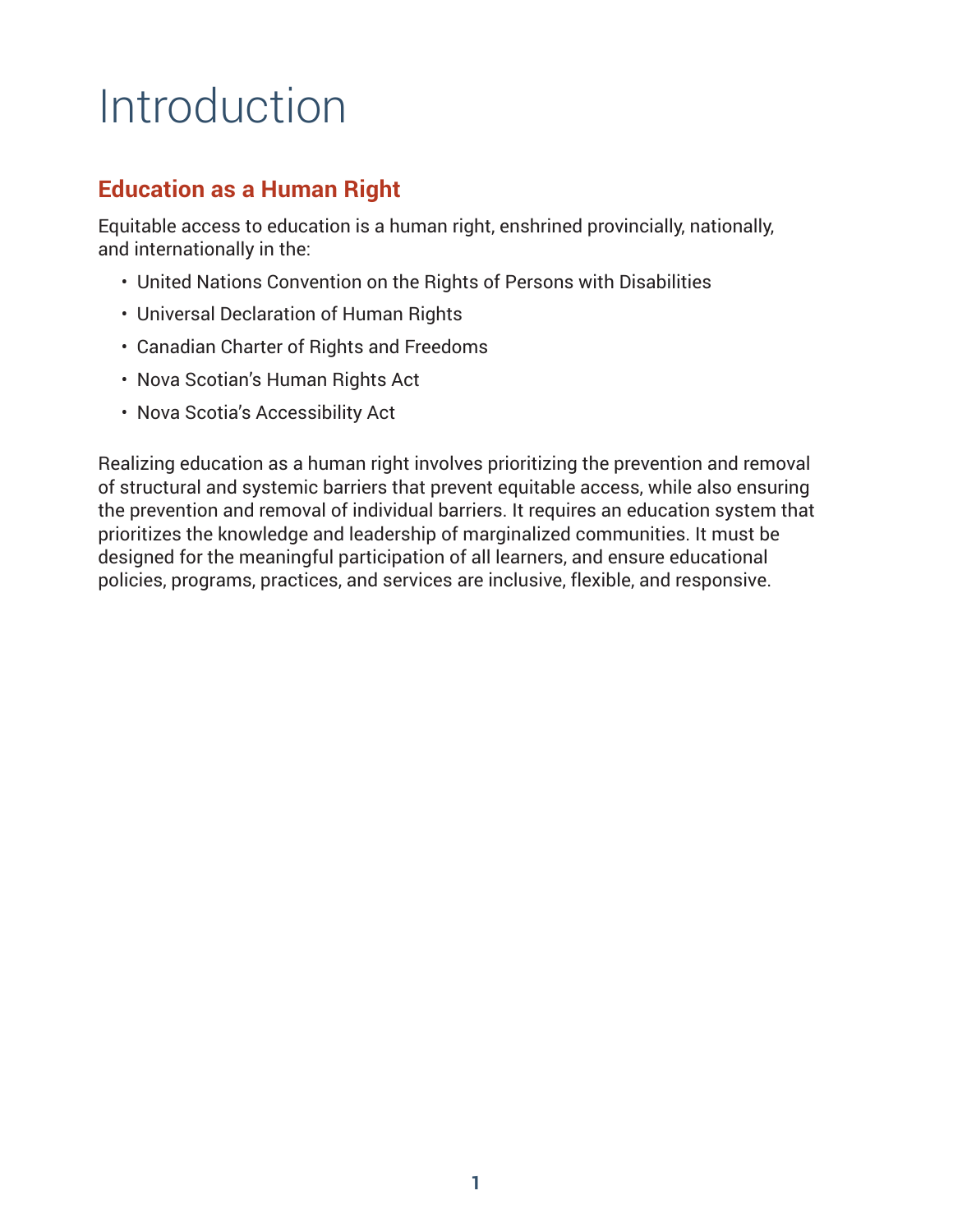## **Background**

Nova Scotia's Accessibility Act, enacted in 2017, recognizes accessibility as a human right and sets a goal of an accessible Nova Scotia by 2030. It enables Government to develop accessibility standards in the areas of:

- Education
- Built environment
- The delivery and receipt of goods and services
- Information and communication
- Employment
- Transportation

In September 2018, Government committed to developing an accessibility standard in education. The scope of this standard is to prevent and remove barriers to accessibility in public and private early childhood, elementary, secondary, and post-secondary education, including the Nova Scotia School for Adult Learning.

Under the Accessibility Act, the Accessibility Advisory Board (AAB) makes recommendations to Government on standards in education. In March 2019, the AAB established an Education Standard Development Committee (SDC) to assist them with this work.

The Education SDC consists of community members with a broad range of lived and professional expertise in education, and government representatives (see Appendix A). The majority of committee members are first voice representatives.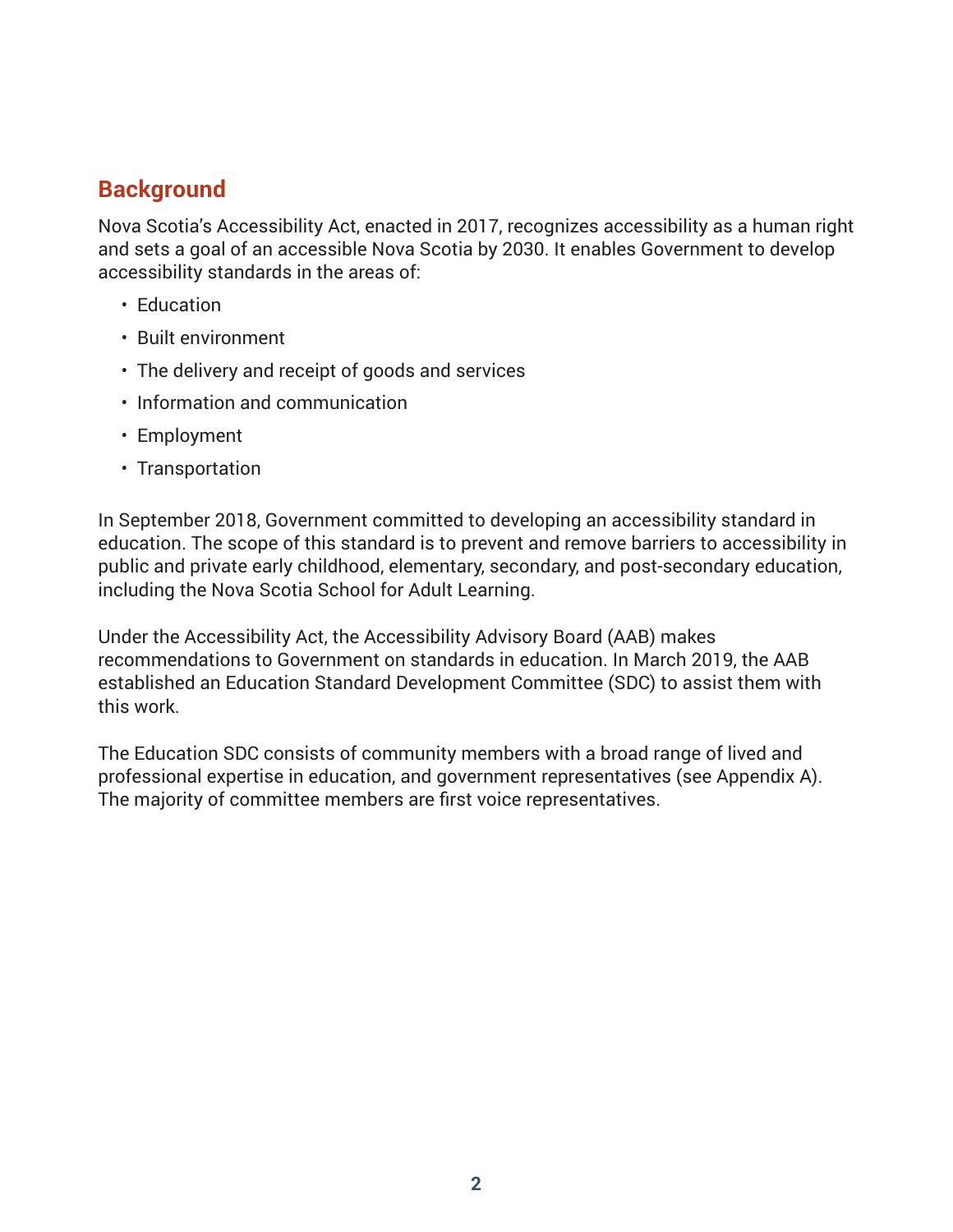## **Standard Development Process**

The Accessibility Act outlines the following steps for developing accessibility standards:

- 1. The AAB establishes a Standard Development Committee to assist them in developing recommendations on the content and implementation of standard.
- 2. The Standard Development Committee develops recommendations in consultation with stakeholders.
- 3. The AAB submits recommendations to the Minister of Justice. These recommendations are made publicly available.
- 4. The Minister prepares proposed accessibility standard, adopting the AAB recommendations in whole, in part, or with modifications.
- 5. The Minister makes proposed standard publicly available for comment for 60 days.
- 6. The Minister consults with the AAB with respect to any comments received, and revises proposed standard, if necessary
- 7. The Minister recommends accessibility standard to Governor-in-Council for approval as a regulation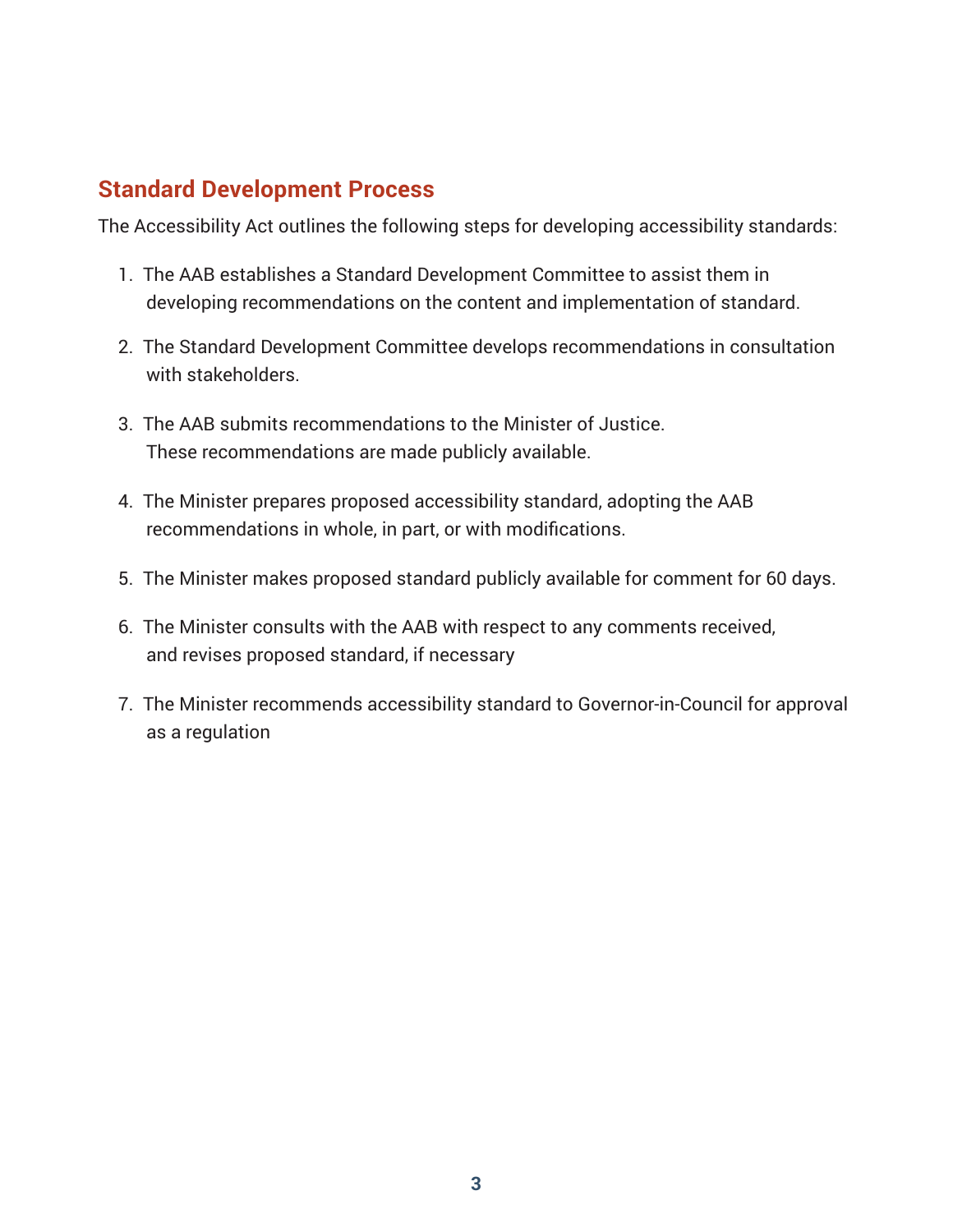## **Approach to Developing Recommendations**

The Education SDC recognizes the breadth of the scope and complexity of the issues to be addressed, and is therefore using an incremental approach to develop recommendations for a comprehensive standard in phases:

*Phase 1:* Recommendations for imperatives and foundational commitments related to: capacity building; teaching and learning; accessibility services; research; accountability; communication and navigation. These foundational recommendations outline critical conditions and commitments that Nova Scotia's education system must ensure in order to realize equitable access to education as a fundamental human right. They will provide the framework for and directly correlate to more specific recommendations in Phase 2.

> In Phase 2, recommendations for regulations will outline more specific expectations for how the Phase 1 recommendations are to be implemented.

*Phase 2:* Recommendations for accessibility standards (regulations) that provide more specific expectations for how the Phase 1 recommendations are to be implemented by the education system. These recommendations will relate to the same areas as Phase 1: capacity building, teaching and learning, accessibility services communication and navigation, research, and accountability. They will be submitted to Government by the AAB by March 2022.

The Phase 1 recommendations were informed by consultation with approximately 720 Nova Scotians involved in the education system as students, parents, and staff. An online questionnaire was conducted in Spring 2019 to identify barriers to accessing education, and to identify and prioritize areas for improvement in the education system. In March 2020, in-person consultations were conducted in five communities to gather feedback on an earlier draft of the recommendations.

The Education SDC also considered information provided through a jurisdictional review, and presentations and resources from the education sector.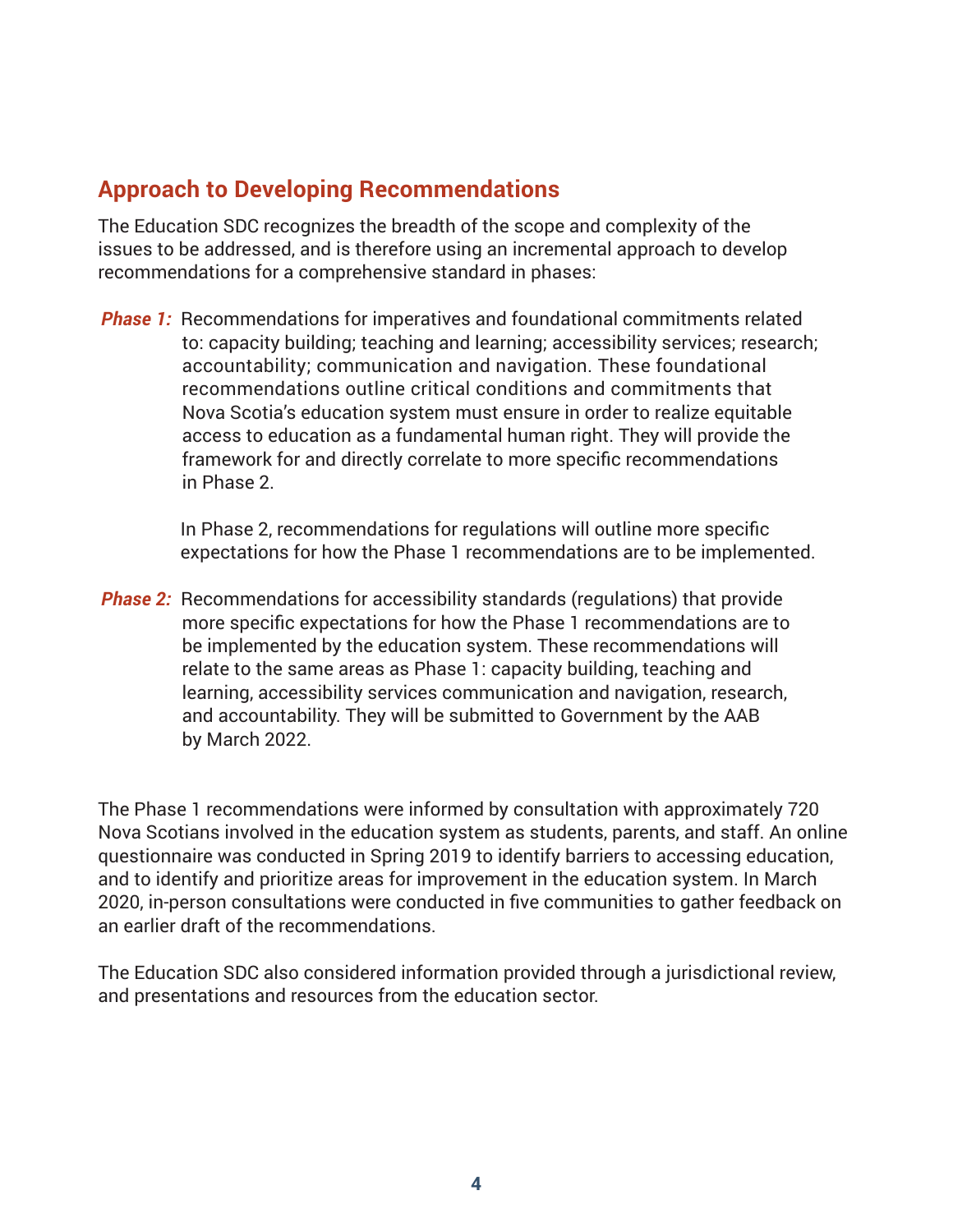## **Implementation of Recommendations**

These recommendations outline essential conditions and commitments that Nova Scotia's education system must ensure in order to realize equitable access to education as a fundamental human right. The Education SDC considers the education system to be inclusive of the following entities:

#### **Early Childhood**

- Licensed child care facilities
- Family home day care agencies
- Pre-primary programs
- Early Childhood Development Intervention Services

#### **Elementary and Secondary**

- Regional Centres for Education
- Conseil scolaire acadien provincial
- Atlantic Provinces Special Education Authority
- Private elementary and secondary schools

#### **Post-Secondary**

- Universities and Nova Scotia Community College
- Private career colleges and language institutes

#### **Adult Learning**

• Nova Scotia School for Adult Learning

#### **Government of Nova Scotia**

- Department of Education
- Department of Labour and Advanced Education
- Elementary and secondary education delivered by the Departments of Justice, Community Services, and Health and Wellness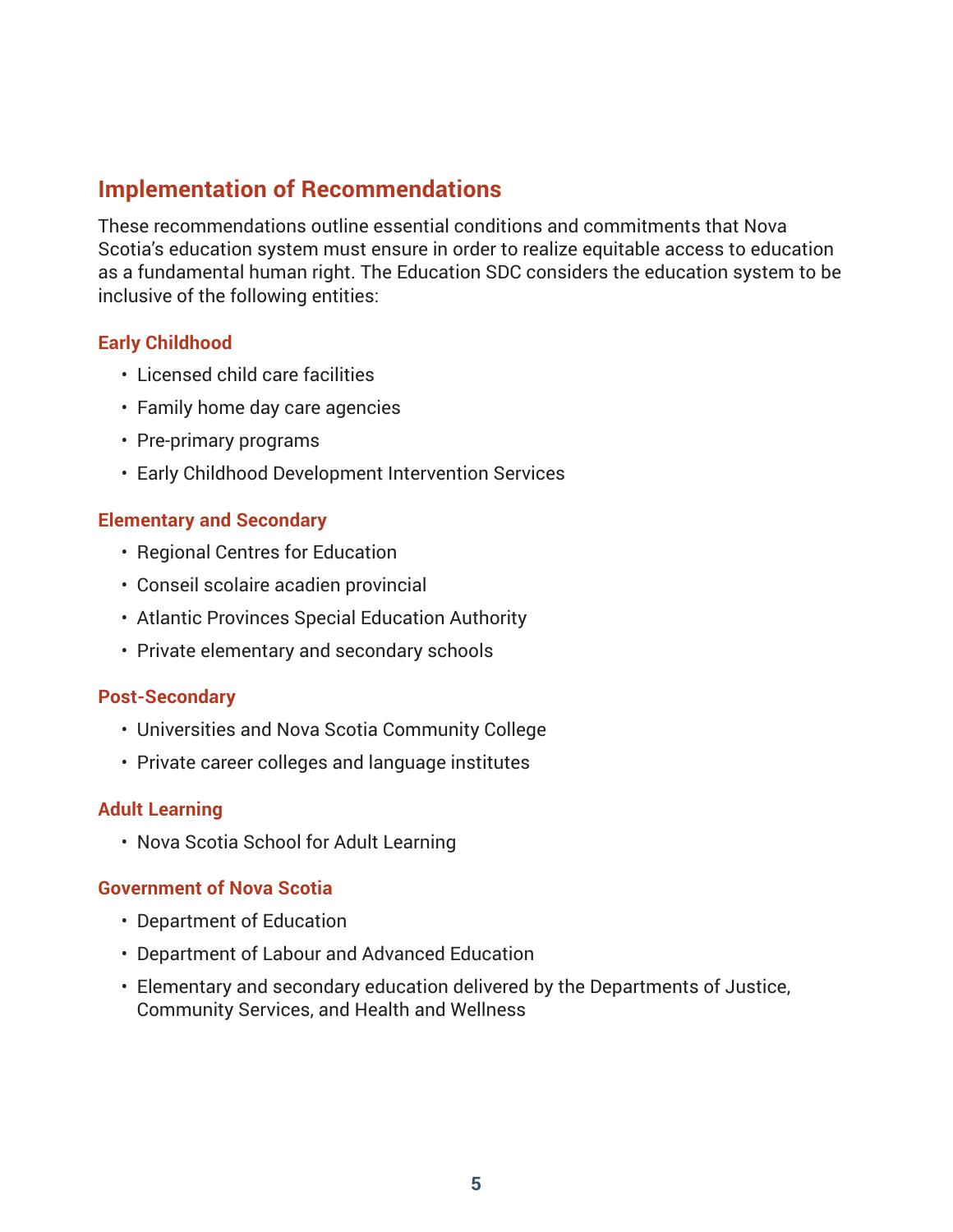The objective of implementing these recommendations is to provide a framework and foundation that orients and guides the education system toward more specific regulatory change that will be enacted in the next phase. By endorsing these commitments, and ensuring they are reflected in how education is provided and accessed, the education system will begin to make the essential changes required to ensure equitable access to education for persons with disabilities, Deaf and neurodivergent persons.

The Education SDC strongly suggests the enclosed recommendations be implemented fully and unaltered, using a tool that ensures impact on the education system, such as:

- **A Provincial Charter on Accessible Education** endorsed and signed by Government, public education entities prescribed under the Accessibility Act, and other designated entities and voluntary signatories; or
- **Accessible Education Guidelines** endorsed by Government through an administrative order or Ministerial directive

In addition, the Education SDC recommends that Government use regulatory means to ensure the education system implements the Charter or Guidelines. Regulations could include:

- **A requirement that educational entities prescribed** as public sector bodies under the Accessibility Act must implement the commitments outlined in the Charter or Guidelines in their accessibility plans.
- **A requirement that the education system commit** to the imperatives for success outlined in the Charter or Guidelines.

The Education SDC recognizes that, given the broad, foundational nature of these Phase 1 recommendations, it may not be feasible to regulate compliance for all entities within the education system at this stage. However, to realize Government's commitment to accessibility as a human right under the Accessibility Act, the education system must ensure equitable access by removing systemic, structural, and individual barriers to learning. During Phase 2, the Education SDC will be making more specific and detailed recommendations for regulations and compliance for all entities. As such, Government is strongly encouraged to assist all sectors within the education system to understand the value and importance of beginning this work now.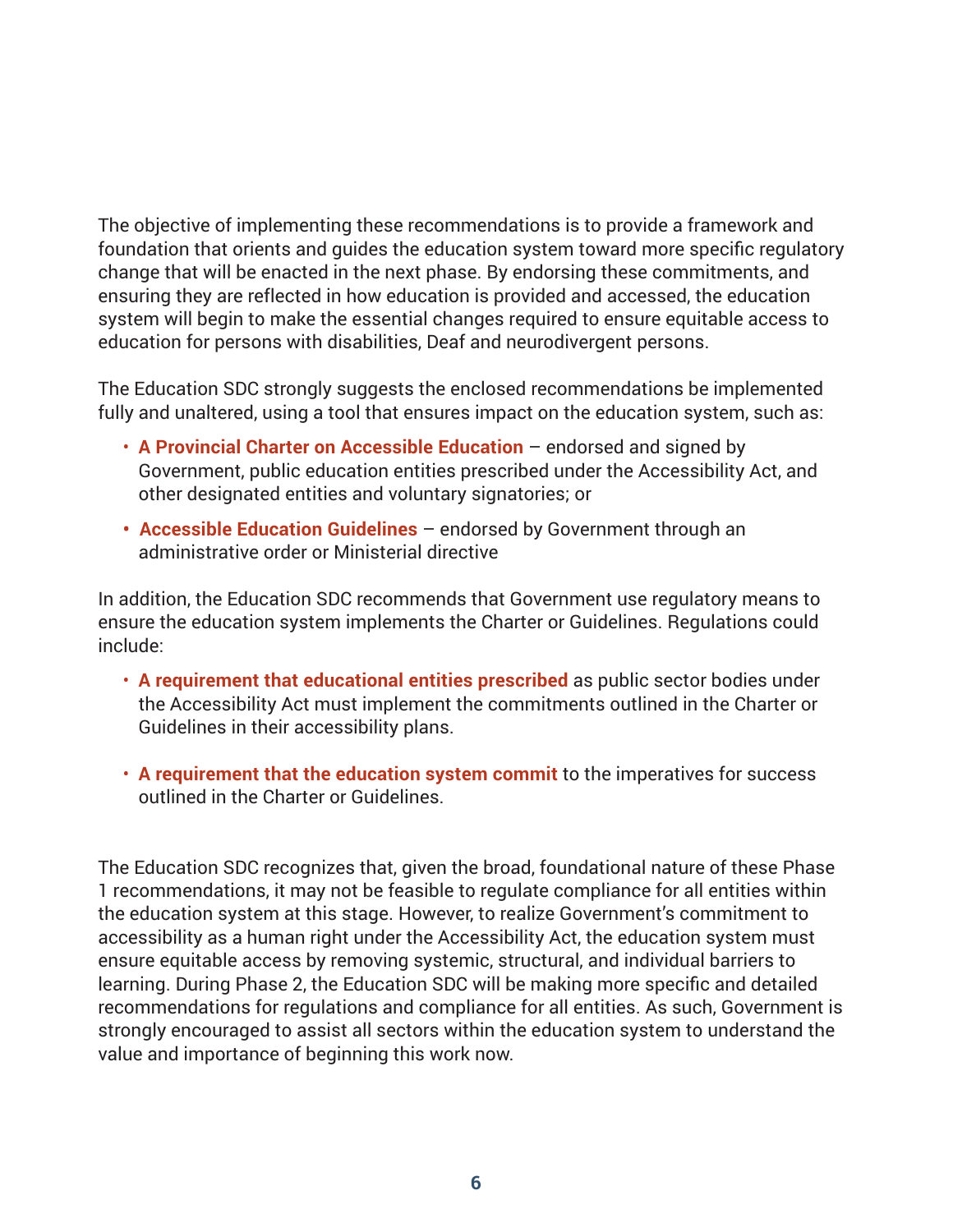# **Definitions**

**Accessibility services** – Programs, services, processes, and policies related to assistive technology, accessibility accommodations, assessment processes, communication services, transition planning, and others that ensure access to learning and learning communities.

**Accessible** – Free of barriers that hinder the full and effective participation of persons with disabilities, Deaf and neurodivergent persons.

**Assistive technology** – Any device, software, service or product system, including service animals, that reduces individual barriers to accessing and engaging in all aspects of a learning community including social, emotional, academic, and daily living activities and experiences.

**Barrier** – Anything that hinders or challenges the full and effective participation in society of persons with disabilities, Deaf and neurodivergent persons. Barriers may be systemic, structural and individual, and can take the form of physical barriers, architecture, information, communications, attitudes, technology, policies, or practices.

**Curriculum** – Expectations of learning through objectives and outcomes that are aligned to principles, competencies, skills, and concepts. Curriculum is relevant for all learners across curricular areas, and grounded in effective, evidence-based instruction and assessment practices. It is inclusive, culturally responsive, and developed using principles of universal design for learning. Curriculum takes into consideration and caters to the diverse needs, previous experiences, interests and personal characteristics of all learners. It attempts to ensure that all students are part of the shared learning experiences of the classroom and that equal opportunities are provided regardless of learner differences.

**Deaf** – A sociological term referring to those individuals who are medically deaf or hard of hearing who identify with and participate in the culture, society, and language of Deaf people, which is based on Sign language.<sup>1</sup>

**Disability** – A physical, mental, intellectual, learning or sensory impairment, including an episodic disability, that, in interaction with a barrier, hinders an individual's full and effective participation in society.<sup>2</sup>

<sup>1</sup> Canadian Association of the Deaf

<sup>2</sup> Nova Scotia Accessibility Act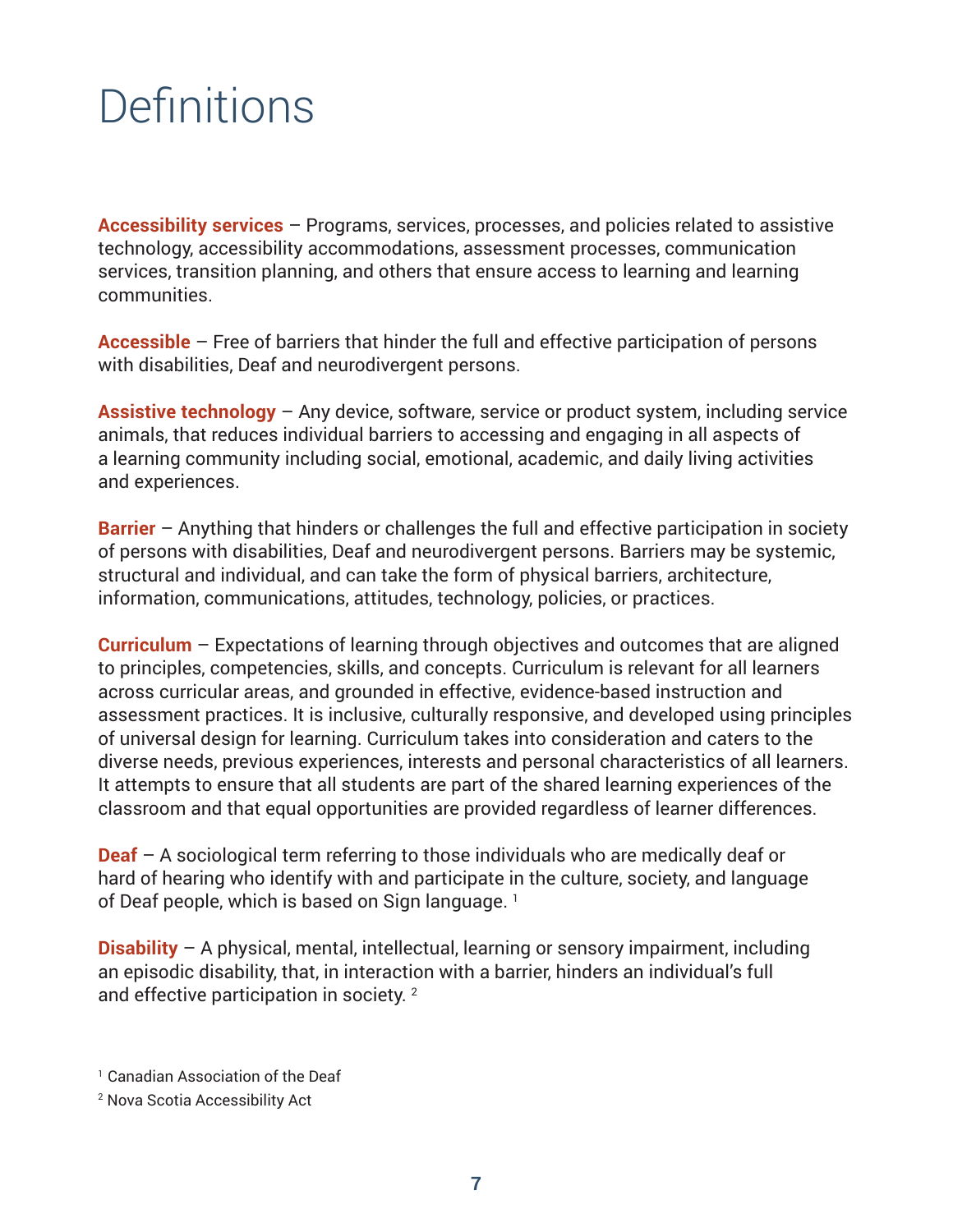**Early childhood education** – Licensed child care facilities, family home day care agencies, pre-primary programs, and Early Childhood Development Intervention Services. Educational institutions - Private and public early childhood, elementary, secondary, and post-secondary schools, centres, and programs, including education delivered by the Nova Scotia School for Adult Learning, the Departments of Community Services, Health and Wellness, and Justice.

**Educators** – Teachers, administrators, faculty members, sessional instructors, educational/ teacher assistants, early childhood development professionals, and other learning specialists.

**First Voice** – First voice perspectives refer to the knowledge generated by persons with disabilities, Deaf, and neurodivergent persons that emerges from lived experience, community connections, knowledge traditions, and scholarly activities that are typically undervalued and underrepresented.

**Inclusive** – Inclusive spaces commit to valuing diversity and to dismantling the systemic barriers preventing a diversity of learners from full participation in their learning communities. They prioritize the well-being and achievement of all learners, are culturally, physically and emotionally safe, utilize principles of universal design for learning, prioritize first voice, and are culturally and racially responsive.

**Instructional materials** – Resources and tools used by educators to support learning.

**Neurodivergent** – Neurodivergent means having a brain that functions in ways that diverge significantly from the dominant societal standards of "normal". It recognizes diverse neurologies and ways of being, as variation of human experience, rather than deficiency in need of remediation or cure. It includes those who identify with autism spectrum disorder, ADHD, Tourette's syndrome, and dyslexia, to name a few. <sup>3</sup>

**Nova Scotia's education system** – Private and public early childhood, elementary, secondary, and post-secondary education, including the Nova Scotia School for Adult Learning.

<sup>3</sup> Scorgie, K. & Forlin, C. (2019). Promoting Social Inclusion: Co-Creating Environments that Foster Equity and Belonging.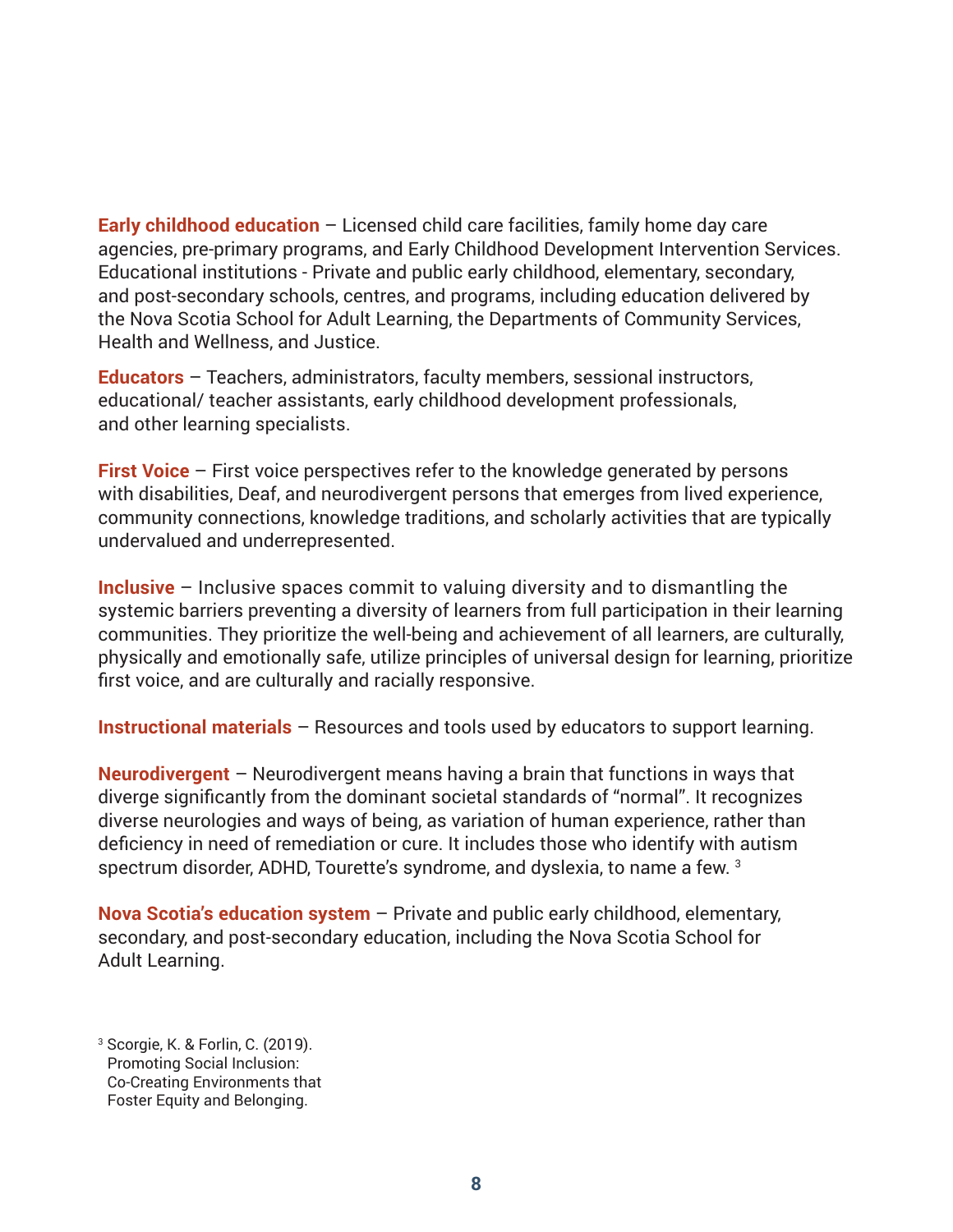**Participants in Nova Scotia's education system** – Including, but not limited to, senior administrators, staff, learners, families or supporters, service providers, volunteers, government, and contractors.

**Programming** – A collection of educational activities which are organized to complete educational tasks or accomplish an objective (such as increasing knowledge and understanding, or preparing for an occupation, further study, or community living). Educational activities may be courses, or other components such as work experience, research projects, or preparing dissertations.

**Teaching and learning spaces** – Physical and digital spaces, where teaching and learning occurs. This includes both indoor and outdoor spaces, and spaces utilized during class trips, extra curricular activities, breaks between classes, and while at conference, in meetings, and on practicums and work and community placements.

**Transition planning** – The collaborative, learner-centered process to develop and implement plans to guide the transition from one stage of learning to another. This includes transitioning between courses, learning spaces, grade levels, education levels, and from education to employment or community living.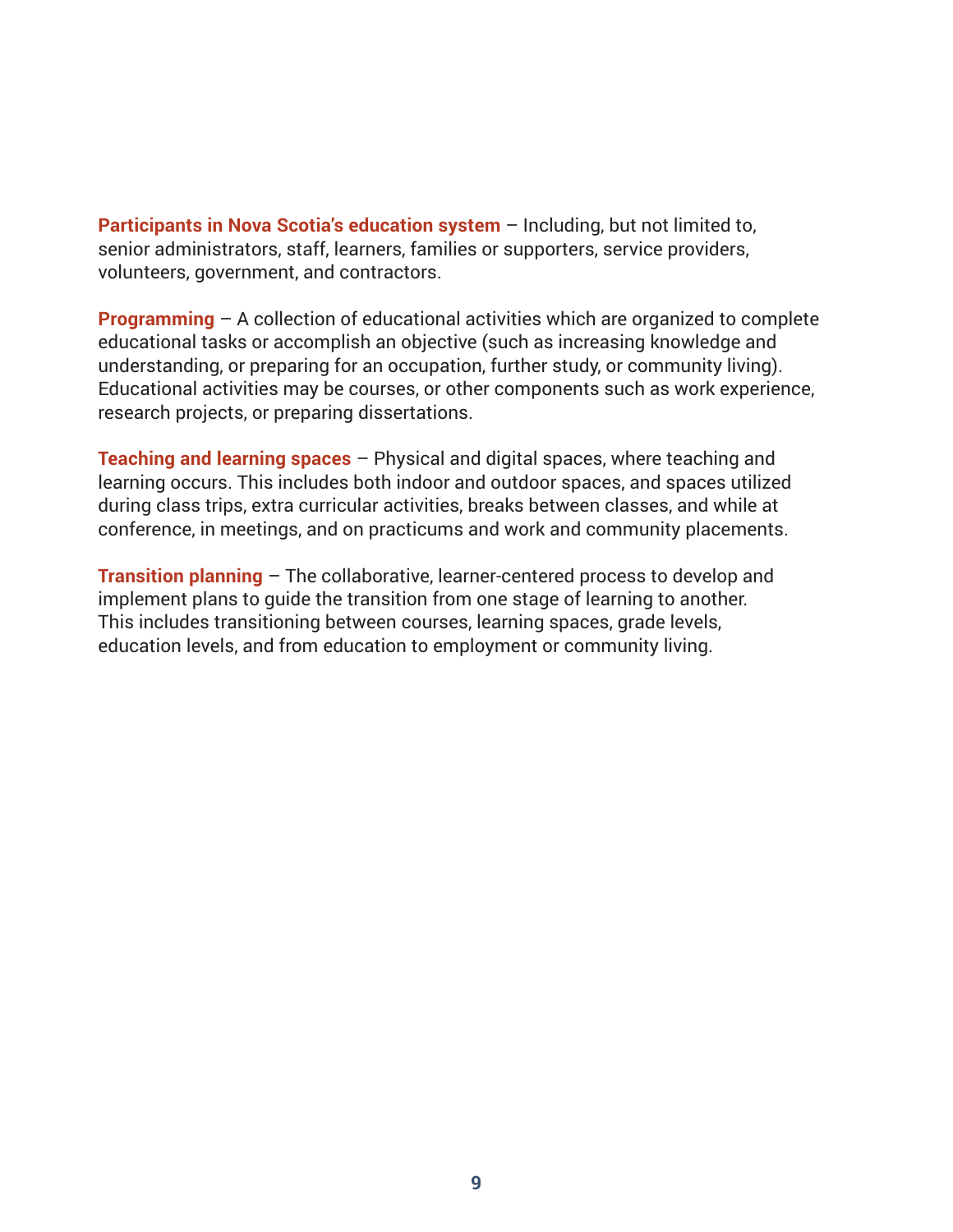## Imperatives and Commitments for Accessible Education

*The following imperatives and commitments provide the framework for Nova Scotia's education system to realize equitable access to education as a fundamental human right.*

## **Fundamental Commitment**

Nova Scotia's education system prioritizes equitable access to education as a fundamental human right. All participants in the system demonstrate a shared responsibility for equity and accessibility within a human rights framework, by preventing and removing systemic, structural, and individual barriers to participation.

### **Imperatives for Success**

The following section outlines essential conditions that must exist in Nova Scotia's education system for the commitments in this document to be successfully implemented. These conditions are integrated in and integral to all recommendations outlined in the Foundational Commitments section.

- **1. First Voice** Nova Scotia's education system must value and demonstrate an understanding that persons with disabilities, Deaf and neurodivergent persons are experts in accessibility. Their experience, expertise and leadership, including evidence generated by first voice researchers, must be prioritized in this work.
- **2. Equity** Equitable access to education must be ensured through inclusive teaching and learning practices and environments that maintain high expectations for achievement and well-being of all learners.
- **3. Inclusive Decision-Making** Learners who experience barriers to education, and their families or supporters, must be meaningfully supported to be full, active participants in decision-making regarding their education. This involves prioritizing first voice, and family voice, especially when learners are young or require advocacy support. It also involves ensuring access to information and tools to understand and participate fully in the decision-making process.
- **4. Intersectionality** Nova Scotia's education system must demonstrate an understanding that individual and systemic responses to a diversity of disabilities and unique marginalized identities, circumstances, and experiences intersect and impact accessibility.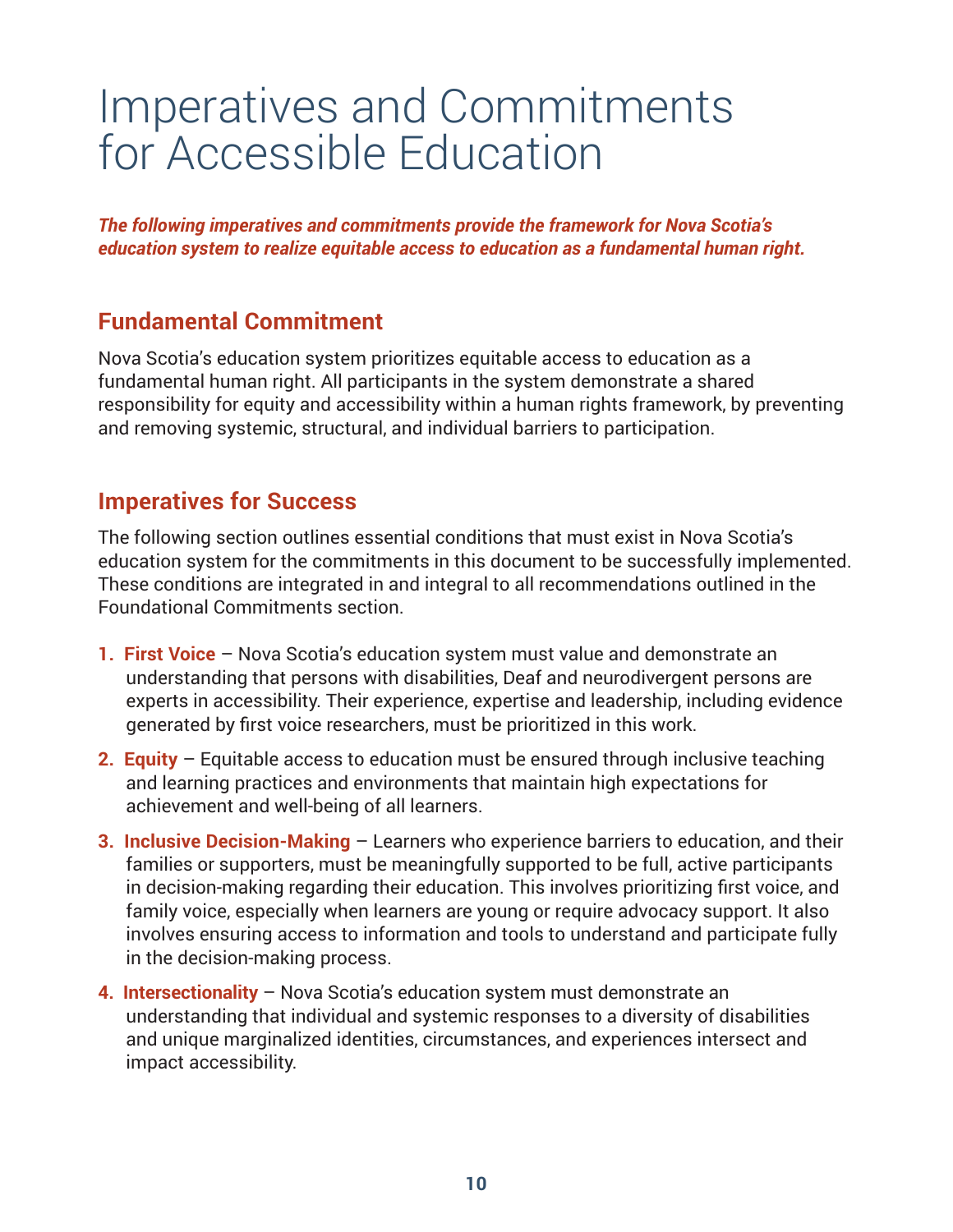- **5. Collaboration and Consistency** Nova Scotia's education system must facilitate and prioritize collaboration, coordination, and consistency within and among stakeholders, initiatives, communities, and sectors.
- **6. Sufficient and Sustainable Resources** Nova Scotia's education system must ensure funding and human resources to implement and sustain these imperatives and commitments.
- **7. Continuous Learning and Improvement** In order to reflect new learning and research, and the changing needs and experiences of learners and educators, the imperatives and commitments outlined in this document must be regularly reviewed and improved.

## **Foundational Commitments**

The following section outlines foundational commitments that Nova Scotia's education system must enact in order to realize equitable access to education as a fundamental human right.

#### **1. Capacity Building**

- a. All participants in Nova Scotia's education system must demonstrate through action an understanding of human rights, inclusive education, accessibility, equity, disability rights, and barriers to participation.
- b. Nova Scotia's educational institutions and senior administrators increase capacity among all educators and other staff to deliver equitable education for learners who encounter barriers to participation, by providing learning opportunities that are sustainable, relevant, participatory, informed by evidence that prioritizes first voice, and aligned with accountability measures.
- c. Accessibility concepts and disability issues that prioritize first voice are visible across the programming and curriculum at all levels of Nova Scotia's education system. This includes the programming and curriculum of post-secondary programs that prepare students to work in the education system.
- d. Persons with disabilities, Deaf, and neurodivergent persons are actively recruited, hired, and supported as employees in all sectors and job categories of the education system.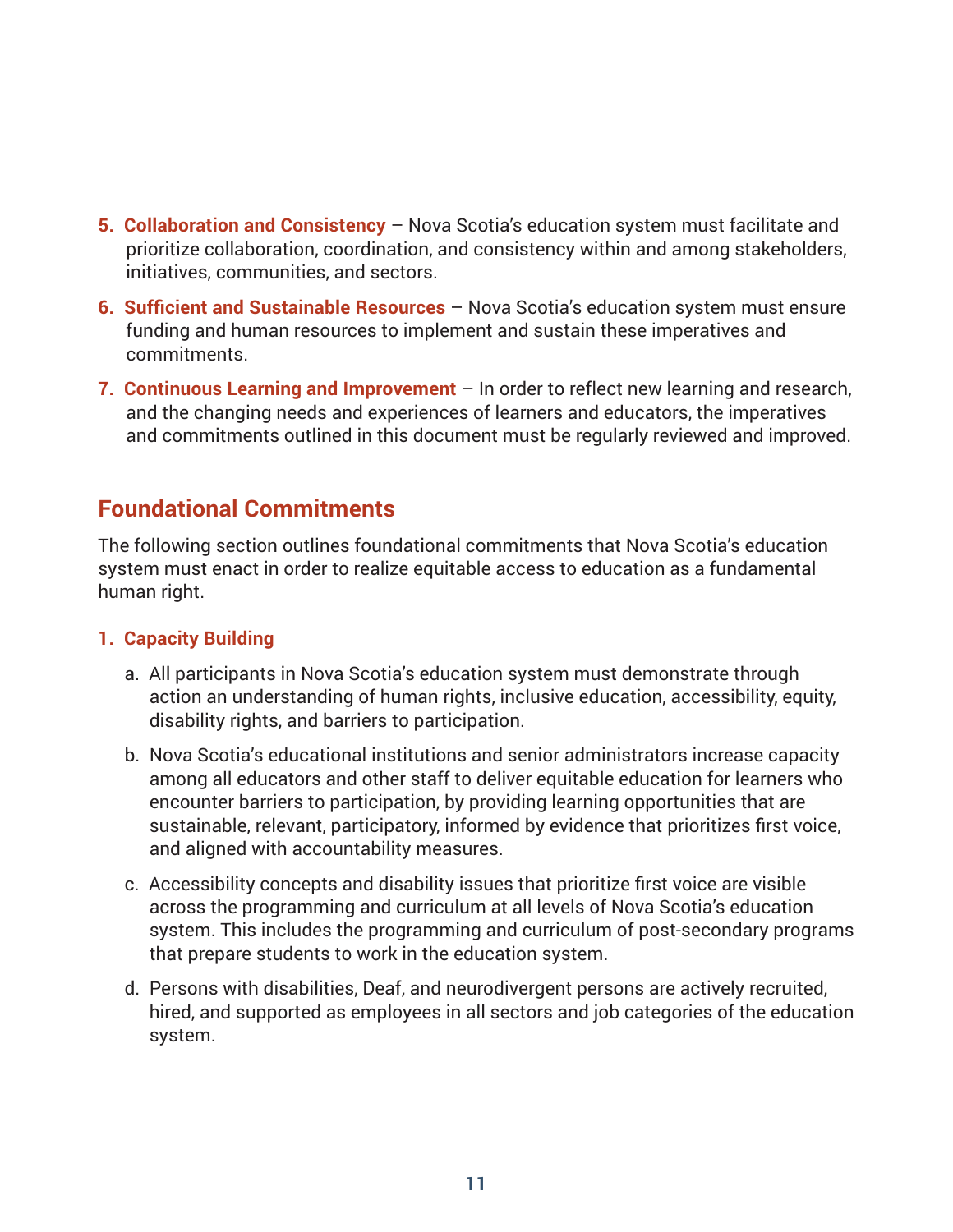- e. Nova Scotia's educational institutions and senior administrators provide learners and their families or supporters with learning opportunities to ensure capacity to be full, active participants in decision-making regarding their education.
- f. Nova Scotia's government and educational institutions integrate an accessibility lens into policy analysis to ensure that implications for persons with disabilities, Deaf, and neurodivergent persons are assessed when developing, implementing, analysing and reviewing policies and programs.

#### **2. Teaching and Learning**

- a. Nova Scotia's teaching and learning spaces are inclusive, flexible, accessible, and responsive to all educators and learners.
- b. Accessibility, including universal design for learning and the prioritization of first voice, is a fundamental principle in the design and delivery of curriculum, programming, and instructional materials for all learners.
- c. Nova Scotia's education system values, prioritizes, and provides timely access to multiple, diverse, and flexible ways to demonstrate and assess learning.
- d. Nova Scotia's post-secondary institutions offer multiple admission pathways that are responsive to high school graduation/equivalency options, and do not discriminate (as defined in the Nova Scotia Human Rights Act) against learners based on documented or undocumented learning profiles.

#### **3. Accessibility Services**

- a. Nova Scotia's education system provides timely, equitable, and individualized access to the full spectrum of accessibility services and assistive technology that meet the needs of learners and educators who experience barriers in all teaching and learning spaces.
- b. Nova Scotia's education system has the required, reliable infrastructure to support the implementation and use of accessibility services and assistive technology in all learning environments.
- c. Learners, and their families or supporters, are supported to be full, active participants in decision-making related to accessibility services and assistive technology. This decision-making is responsive to the changing needs of learners. Educators are actively involved in decision-making related to accessible and inclusive teaching and learning spaces.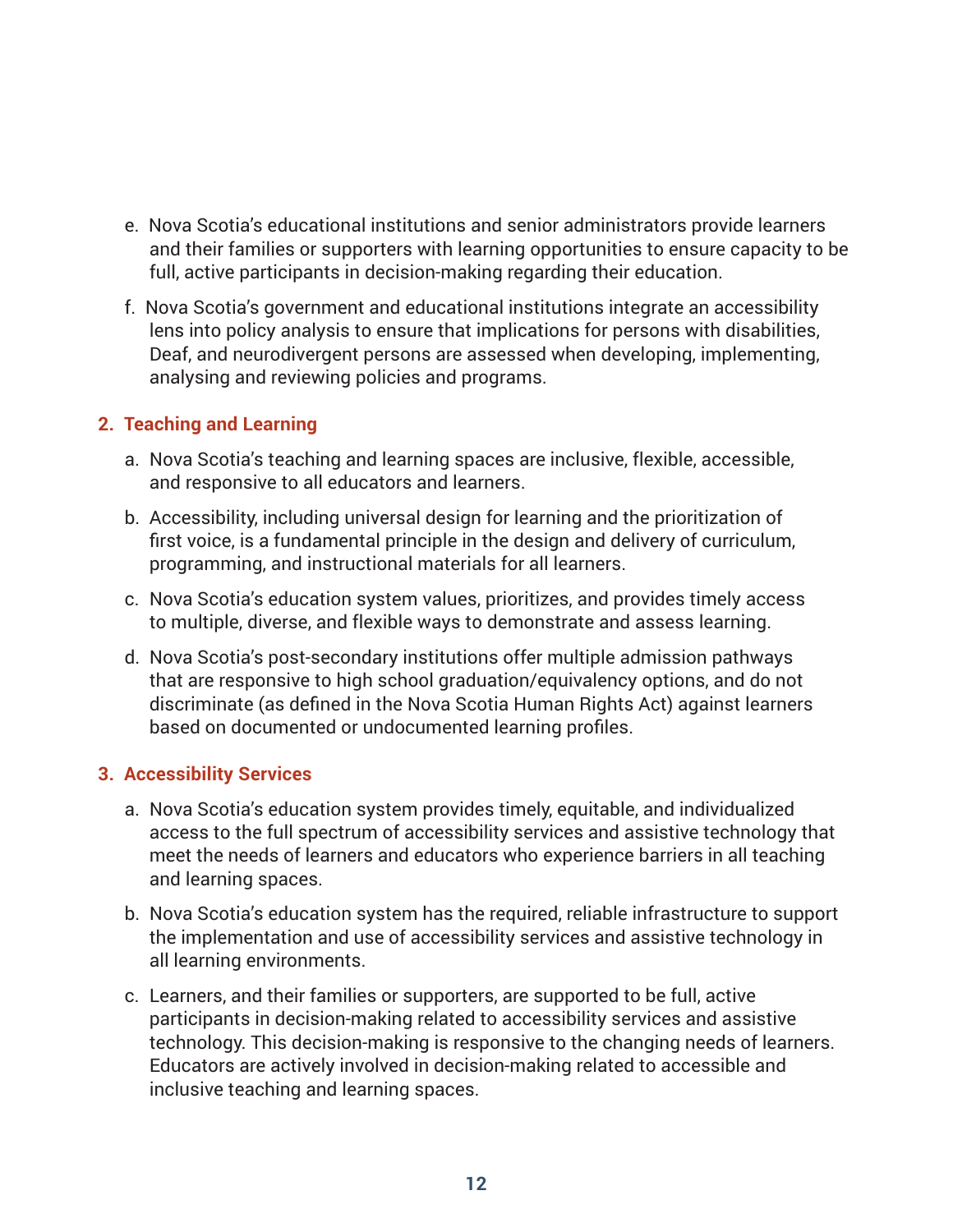- d. Transition planning in Nova Scotia's education system prioritizes the voices and choices of learners and their families or supporters, and is fundamentally based on strong, collaborative relationships among learners, families and supporters, staff, educational institutions, and external agencies.
- e. Transition plans address barriers that impact learners' well-being and achievement, guarantee continuity in access to accessibility services and assistive technology, and are responsive, flexible, and updated regularly.

#### **4. Communication and Navigation**

- a. Learners and their families or supporters are supported through established, flexible, proactive, and responsive programs and processes to navigate Nova Scotia's education system and advocate for the needs of learners.
- b. Information about programs, services, and policies for learners who encounter barriers to learning is clear, accessible, proactively communicated, and easy to find and access.
- c. Learners and their families or supporters can provide feedback to and communicate with those working in the education system.

#### **5. Research**

- a. Policies, resources, and practices in Nova Scotia's education system are informed by a broad base of evidence that prioritizes first voice experience and expertise.
- b. Nova Scotia's educational institutions and government support the growth and development of research on accessibility and disability issues, especially the work of first voice researchers. This includes research to inform the implementation of inclusive education practices, and the development of accessibility standards.
- c. Nova Scotia's education system collects and shares qualitative and quantitative data on the well-being and achievement of learners who encounter barriers to learning, in order to inform and effect system change.

#### **6. Accountability**

Independent monitoring occurs to ensure compliance with accessibility standards in education, evaluate the impact of standards, policies, and practices on the well-being and achievement of learners who encounter barriers to learning, celebrate success, and make system improvements.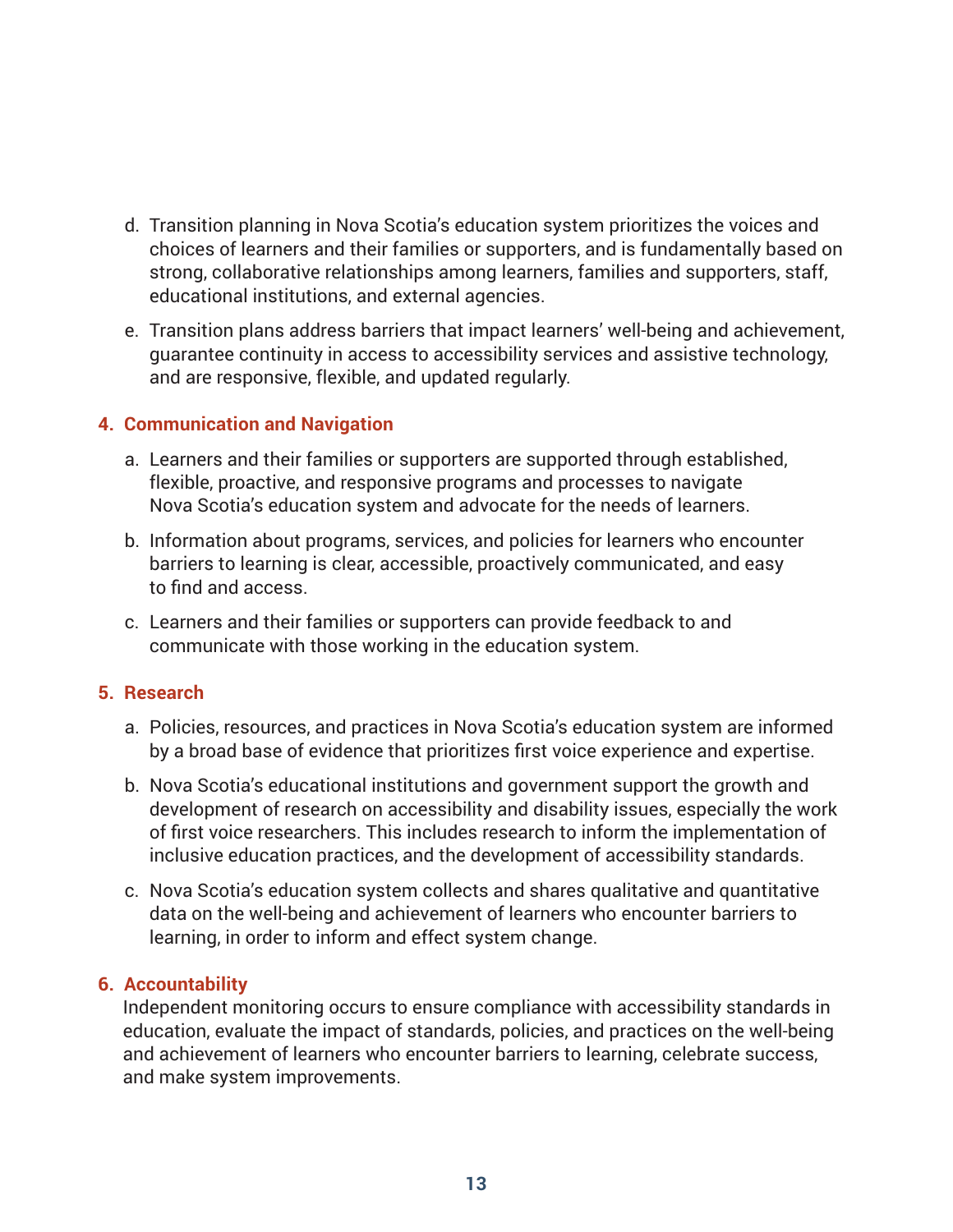## Appendix A: Education Standard Development Committee Members

#### **Rosalind Penfound,** *Chair*

Vice-President, Organizational Development, Nova Scotia Community College, Dartmouth

#### **Cynthia Bruce,** *Vice-Chair*

Instructor II, School of Education, Acadia University, Kentville

#### **Annie Baert**

Director, Student Services, Department of Education and Early Childhood Development, **Halifax** 

#### **Denise Cameron**

Department Head, Learning Centre and Resource, Chignecto Central Regional Centre for Education, Truro

#### **Linda Campbell**

Professor, School of Environment, Saint Mary's University, Halifax

#### **Jacqueline Cote**

Manager, Accessible Learning, Cape Breton University, Sydney Forks

#### **Alice Evans**

Executive Director, The Club Inclusion, Halifax

#### **Mary Goya**

Manager, Nova Scotia School for Adult Learning, Department of Labour and Advanced Education, Dartmouth

**Sheila Jamieson** Classroom Teacher, Atlantic Provinces Special Education Authority, Halifax

#### **Diane Johnson-Snook**

Program Co-ordinator, Achieve Program, Nova Scotia Community College, Port Hawkesbury

#### **Alex LeBlanc**

Retired Tradesman, Human Rights Advocate, Wolfville

#### **Chrissi Lynch**

Co-ordinator of Student Services, Strait Regional Centre for Education, Queensville